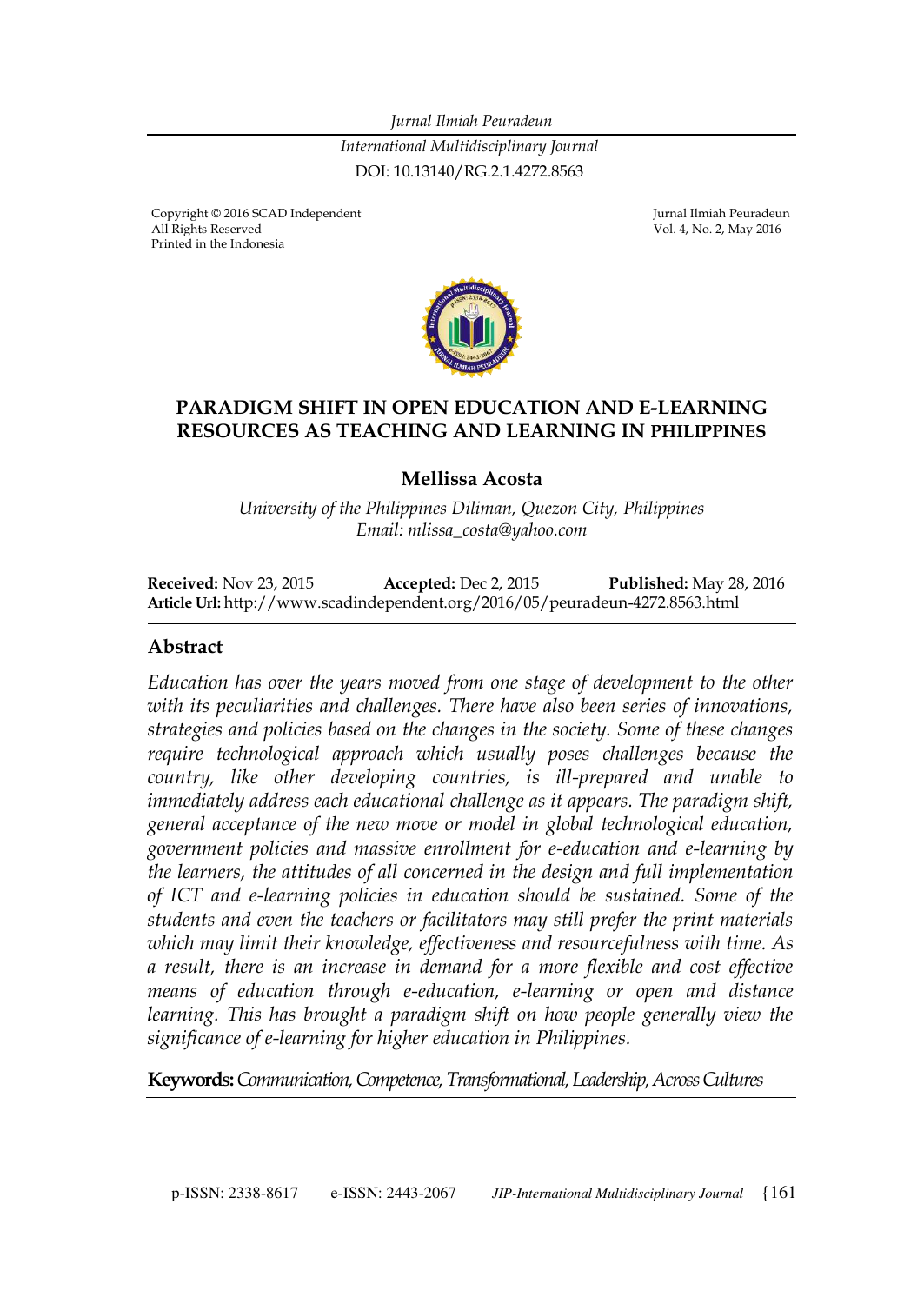*Vol. 4, No. 2, May 2016 e-ISSN: 2443-2067*

#### **A. Introduction**

Education has over the years moved from one stage of development to the other with its peculiarities and challenges. There have also been series of innovations, strategies and policies based on the changes in the society. Some of these changes require technological approach which usually poses challenges because the country, like other developing countries, is ill-prepared and unable to immediately address each educational challenge as it appears. Since it is becoming increasingly difficult to obtain admission into higher education due to population explosion, poverty, ignorance, and so on, the introduction of Open and Distance Learning (ODL).

As the learning technologies are mushrooming and becoming more and more inexpensive and widely accessible, the modes of teaching, learning and education delivery are going through significant changes. There are paradigm shifts in different dimensions of e-learning and the environment around it.

E-Learning or e-Education has brought a paradigm shift from the way learners view e-learning because some who have privately and individually sought to obtain degrees awarded through correspondence education by overseas institutions in the past, can now use the opportunities provided through e-learning education in Philippines.

In the early days it received a bad press, as many people thought bringing computers into the classroom would remove that human element that some learners need, but as time has progressed technology has developed, and now we embrace smartphones and tablets in the classroom and office, as well as using a wealth of interactive designs that makes distance learning not only engaging for the users, but valuable as a lesson delivery medium.

Traditionally, students used transmissive modes of learning, however, now there are shifts from content-centered to competency-based curricula as well as departures from teacher-centered delivery to student-centered delivery where students are encouraged to take on the driving seat for their own learning (Oliver, 2002). There are shifts from objectivism to constructivism, technocratic to reformist and holist paradigms, and from instrumental uses of ICT to their substantive role (Aviram & Tami, 2004). The knowledge is becoming a central economic driving force, with the shift from the concept of "information society" to that of "knowledge societies' demanding the reevaluation of the existing traditional educational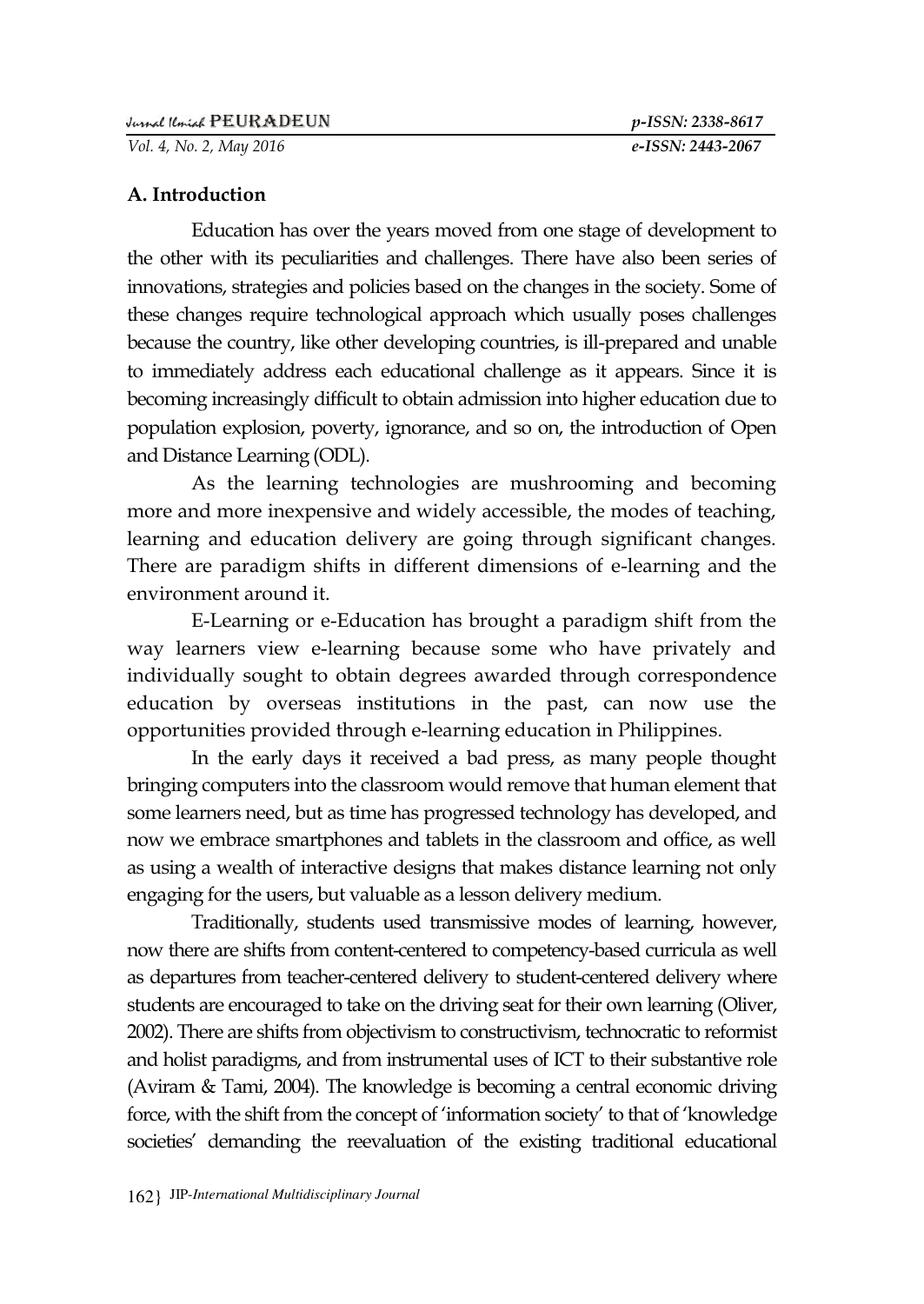processes and the role and training of teachers in the light of emerging ICTs (Loing, 2005). These paradigm shifts are changing not only the way of computing but also how the society perceives technology itself (Kundi & Nawaz, 2010).

According to Simiyu (1999), while correspondence education utilized print materials majorly, distance teaching or e-learning has incorporated a variety of media, especially information and communication technology resources to achieve its educational results. Open and distance learning and elearning incontrovertibly provide the most effective, flexible and cost effective means of operationalizing the learning paradigms which the contemporary knowledge demands. The open education, e-learning and ICT are inseparable especially when we consider some definitions of open education resources and that the resources for open education and e-learning are powered by ICT.

D"Atoni (2007) describes open education resources as technologyenabled, open provision of educational resources for consultation, use and adaptation by a community of users for non-commercial purposes. These resources are typically made freely available over the web or the internet, and the principle used is by teachers and educational institutions to support course development, but they can also be used directly by students.

Furthermore, open education resources can also be referred to as digitalized materials, offered freely and openly for educators, students and selflearners, to use and re-use for teaching, learning and research. Other researchers such as Geith & Vignare (2008) describe open education and e-learning resources as teaching, learning and research resources that reside in public domain which grant freedom to share, reprint, translate, combine or adapt such resources.

## **B. Stages in the Operations for Teaching and Learning**

The utilization of information and communication technology resources generally display three stages that can be adapted for any form of the educational systems – formal, informal, e-education or e-learning – especially as they relate to the teaching and learning processes. These are as discussed below:

1. Information and Communication Technology (ICT) Input

ICT input refers to the acquisition, assimilation or absorption of issues, knowledge, messages and skills relating to ICT which are capable of making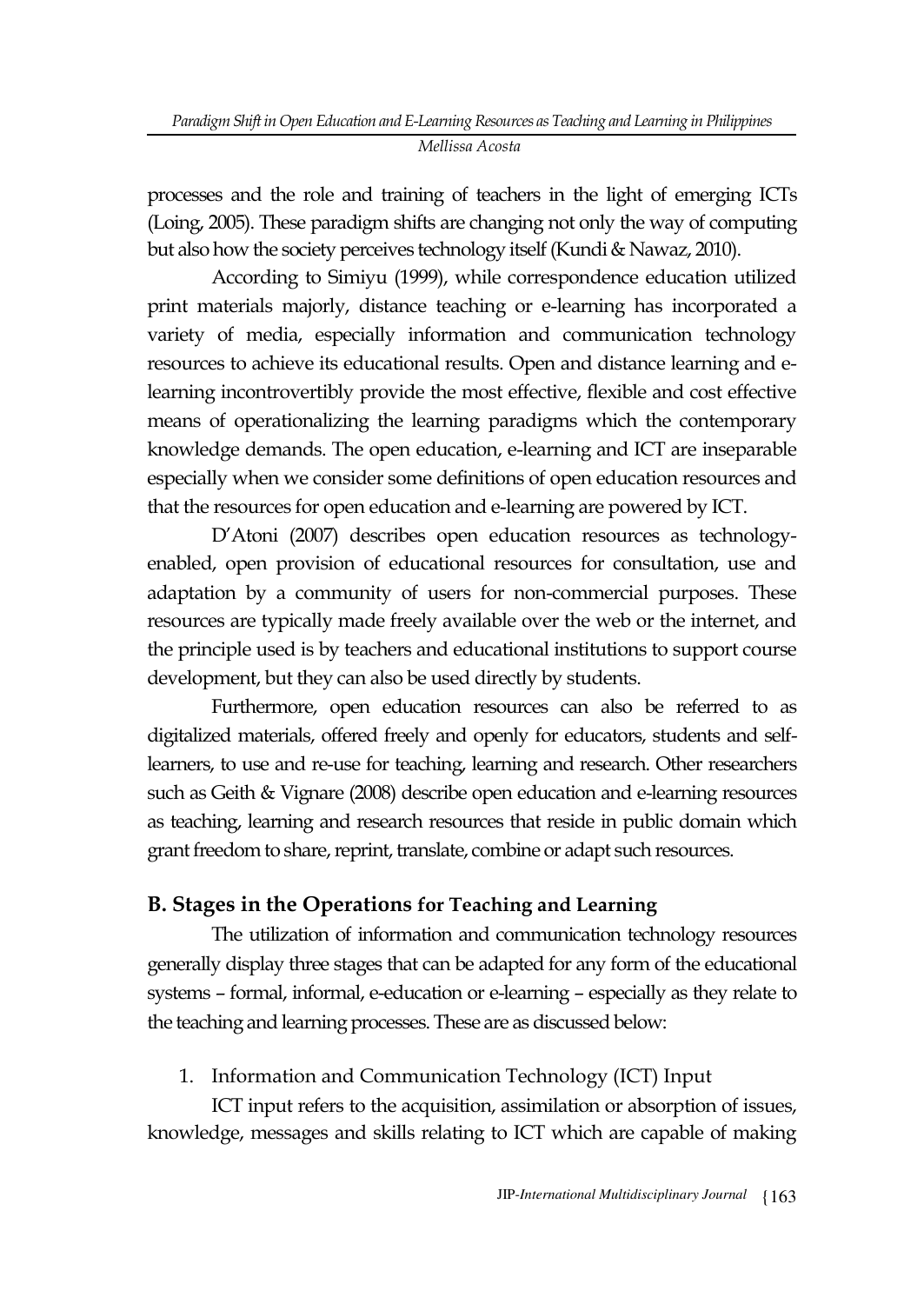teachers more competent and effective. The input enables the individual to be functional, to maintain and influence the behaviors of the learners. This process also involves collecting, gathering or seeking information from researches and sources of information. The new media (such as the telnet, the file transfer protocol (FTP), the electronic mail (E-mail)) are examples of the various means of achieving the input aspect of ICT (Adegbija, 2000). The conventional media such as the television, slides, filmstrips, videos, audio formats, visuals, are also good sources of receiving ICT input. At the local level, researches show that elearning generally has its input through facilitation, print media, audio media and rarely through other more sophisticated media in most developing countries (Karuna & Roy, 1991; Adegbija, 2011).

## 2. Information and Communication Technology (ICT) Processing

ICT processing refers to the documentation of information for e-learning. It is concerned with how current and effective the information from ICT input is; how to update and improve on the information or the data bases given. According to Thayer (1968), information processing deals with evaluation (especially summative evaluation) of received information. This may involve indexing, categorizing and transformation. Evaluation at this instance can be achieved by possibly comparing past developments in ICT with the current ones. This enables users of ICT for any form of education to be able to interpret, expand and convert information received for their educational purpose and situation.

ICT processing also involves storing of information with the aid of files keeping, books, journals, memorizing and visuals in the study centers. In the new technologies storing of information can be achieved with the use of computer systems, World Wide Web (www) site, recordings (videos, audios, etc.), slides, filmstrips, gophers and so on.

## 3. Information and Communication Technology Output

Accordingly, ICT output refers to all the activities performed by individuals and e-learning providers for the dissemination of scientific information for their e-learners. This is made possible if the input and process stages are adequately managed. The three stages are very important and they are dependent on each other. In short, one can rarely do without the other. That is why people often say that you can only give out what you have. ICT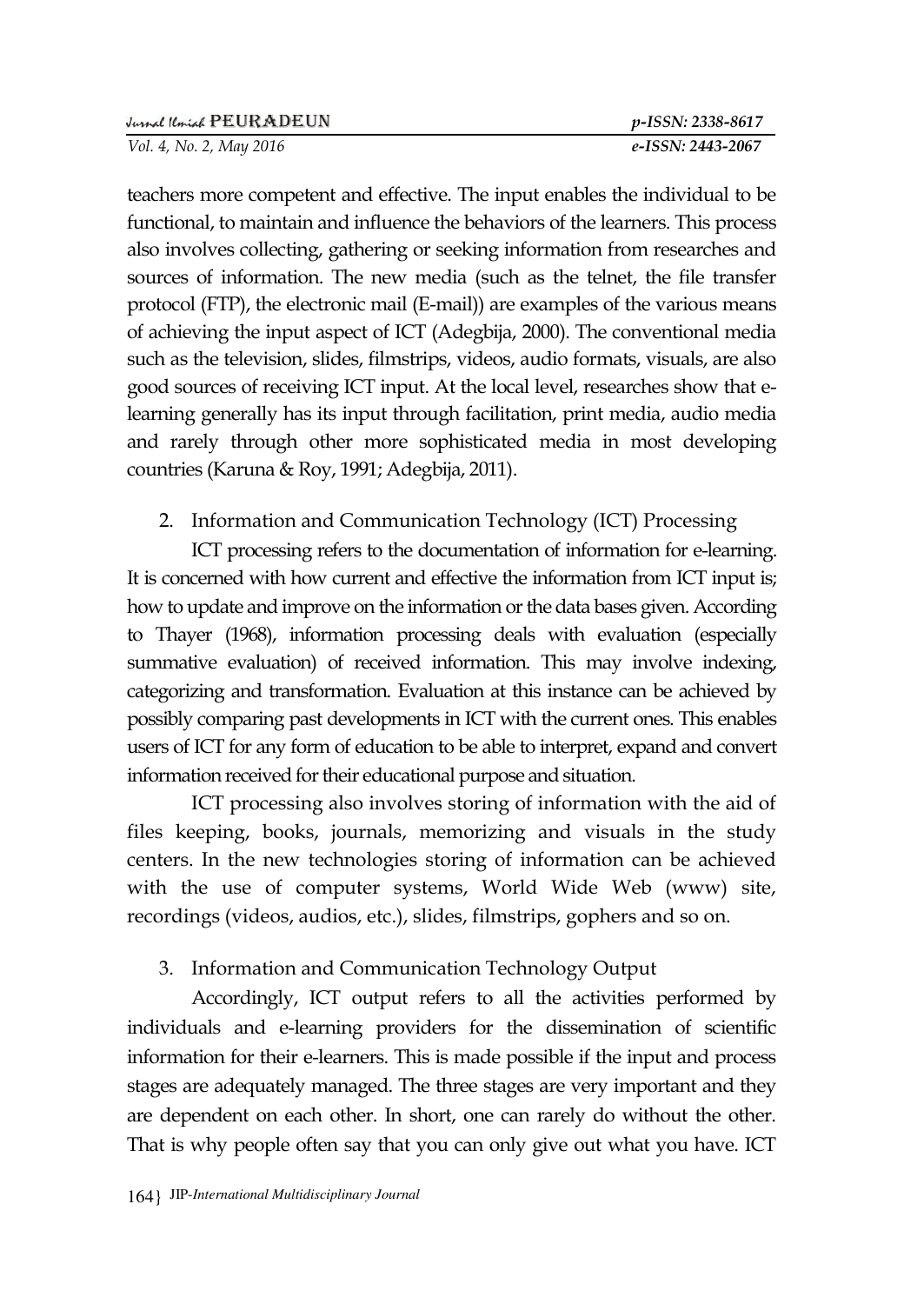output can be successfully achieved through the use of appropriate media. Also the new media, such as the computers, e-mails, www, virtual or e-library, the gophers and the Internet are examples of excellent means of ICT output.

## **C. Approaches to ICT**

The implementation of information and communication technology sources should be planned in such a way as to ensure that the input, processing and output are attainable for the general objectives of eeducation as a whole. The following approaches should therefore, be considered when planning for ICT for e-learning:

1. Participatory-oriented approach

ICT is a multi-level process of communication involving a variety of senders and receivers of ideas, knowledge and materials. This will make them see it as not merely foreign ideas imposed on them, or a difficult venture but will be like partners in progress with all other stakeholders of ICT that are committed to moving e-education forward (Adegbija, 2000).

# 2. Mobilization/ Motivation-Orientated Approach

This approach involves propelling learners into participating in the use of ICT devices adequately for their studies, assignments, tests and examinations which are usually electronically delivered. Mobilization is a full blown functional education through the use of technological devices. Even though Clark (1983) claimed that media do not only fail to influence learning, one can count on Salomon (1984) who argued that the new cognitive theories attribute motivation to learners" beliefs and expectation about their reactions to external events. Motivating learners to use ICT materials in the teaching and learning processes will in turn help to motivate their learner.

# 3. Communication-Oriented Approach

The communication approach is concerned primarily with the use of ICT to improve the effectiveness of communication skills in education. This approach when taken to the negative extreme will be like the claims of Clark (1985) that media are mere vehicles that deliver instruction but do not influence students" achievement any more than the truck that delivers our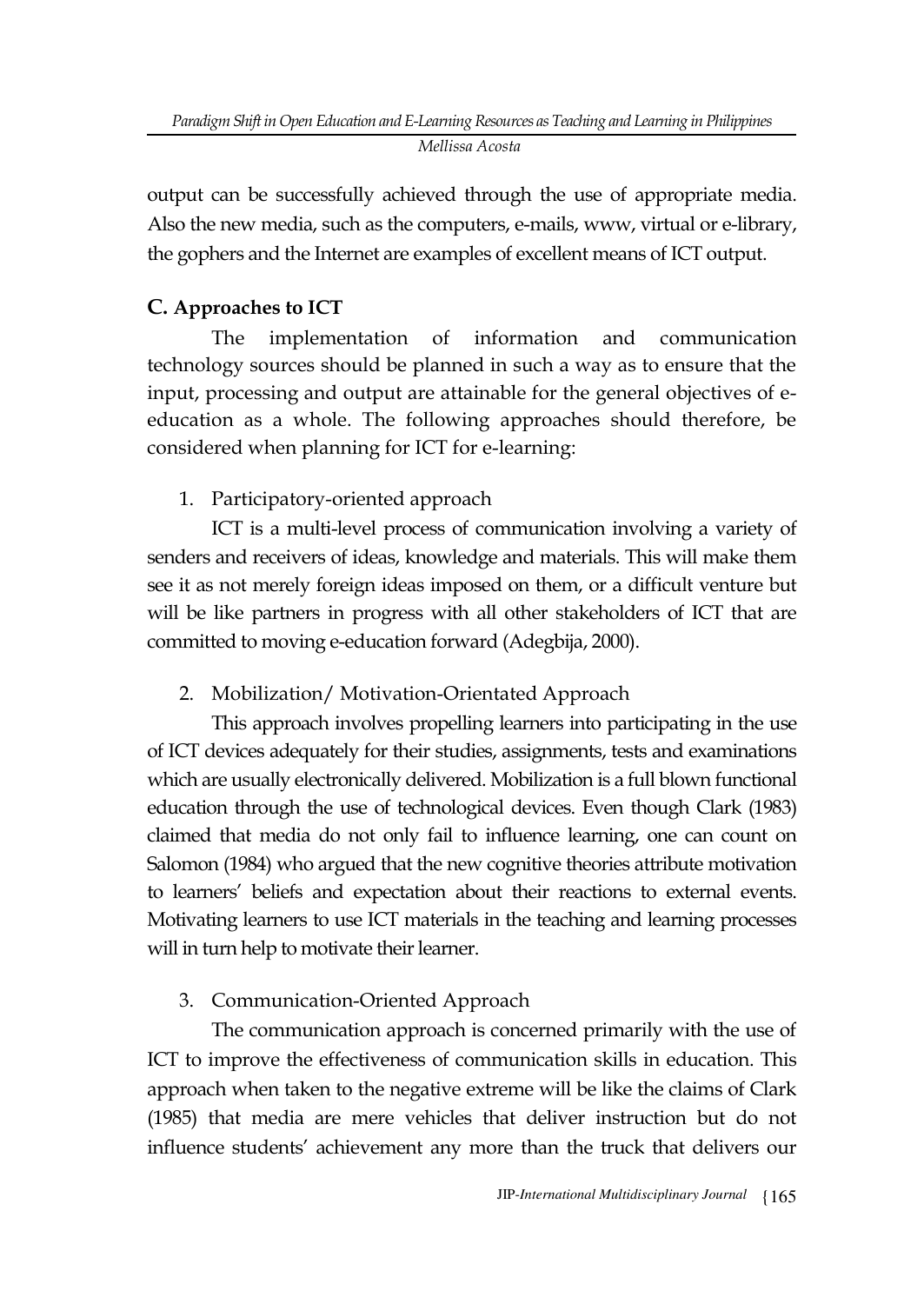groceries causes changes in our nutrition. Undoubtedly, communicationoriented approach nonetheless, brings more humanistic attitude to education because of the skills developed for improving human relationships through development and acquisition of communication skills. This approach can also be achieved through the use of m-learning.

### **D. Implementing and Monitoring of ICT for e-Learning**

The importance of the implementation and careful monitoring of ICT resources for e-learning needs some emphasis at this juncture. The following are steps needed for proper implementation and monitoring of ICT resources which can be adapted for e-learning:

1. Audience Analysis

ICT should be purposive, problem-oriented and participatory-oriented and should focus on a specific issue or recommended technology. Thus, audience analysis should be carried out using techniques such as Knowledge, Attitude and Practice (KAP) survey regarding innovations being proposed for the use of ICT in education. Information gathered through this can reveal the message design, the most appropriate media or channels to use, how and when to use them.

2. Objectives of ICT

The objectives should be specific and based on e-educational or elearning felt needs and directed to solving problems identified through the audience analysis.

#### 3. Strategies of ICT

An educational strategic planning approach should be developed with the aim of solving problems that may be responsible for e-learners noninvolvement, inappropriate or discontinued use of ICT media in learning. This can also be applied to the process of target audience segmentation, technology or multi-media selection, information positioning and design, educational materials packaging, development and production, with a view to obtaining maximum (information input, process or output) impact with the least or minimum efforts, time and resources.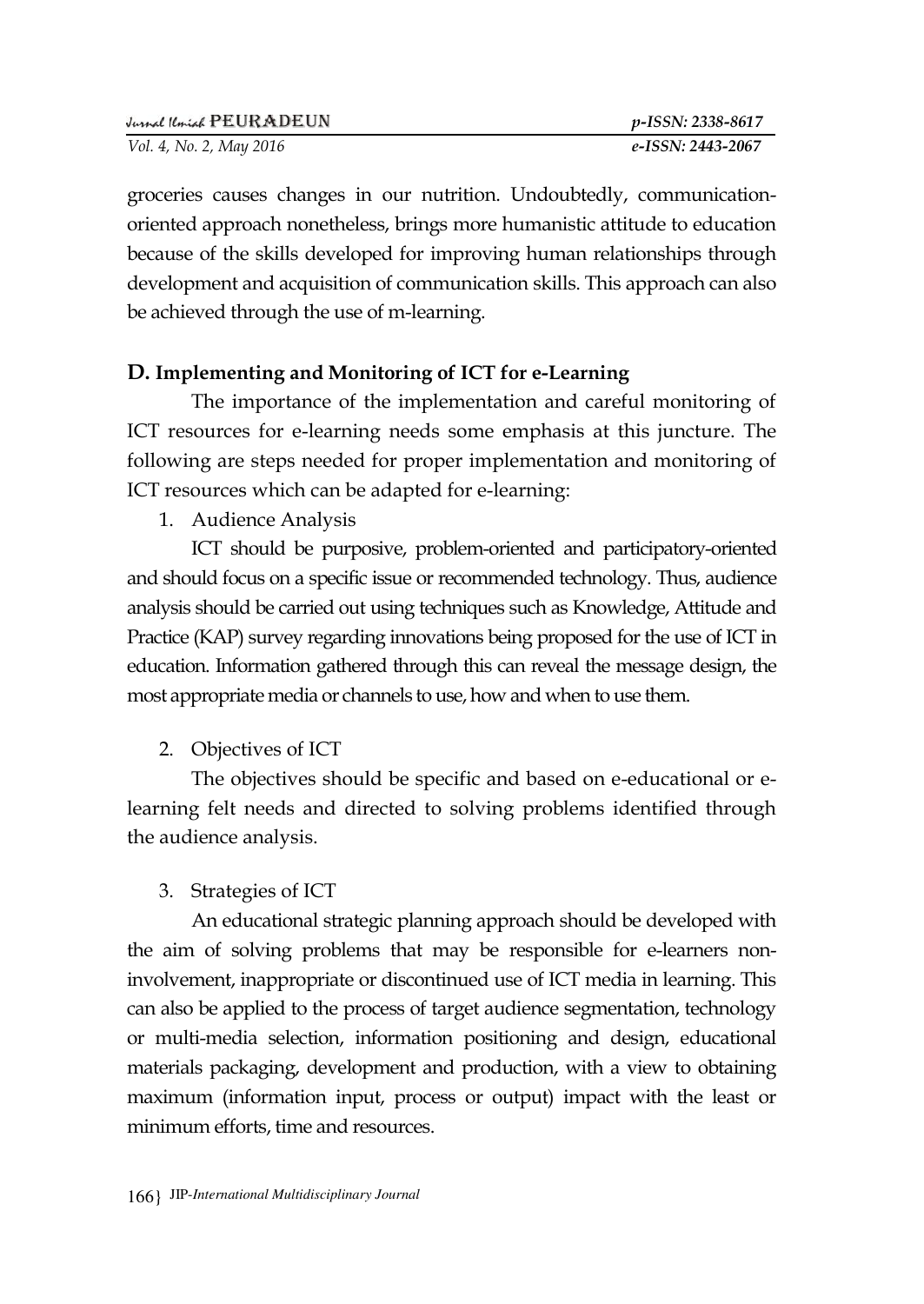### 4. Evaluating ICT

Formative evaluation in the form of e-assignments, e-courseware and pre-testing of prototype multi-media or educational materials should be conducted before ICT resources are produced en-mass. Formative evaluation is usually referred to as a corrective level of the process of evaluation. Summative evaluation on the other hand, helps to appraise or access the progress of implementation and impact of ICT on education and results are used to improve the overall effectiveness and future replications.

### 5. Social-cultural factor

Accessibility to regular information and messages is important from sociological as well as geographical perspective since learners are not confined to a classroom setting, but are learning from different locations. Even though culture is dynamic, technologies should be made compatible with the cultural domain of learners and the society as a whole. Globalization is in vogue now. However, the cultural dimension should be considered when dealing with the message design, development and production of ICT materials for e-learning.

## 6. Economic/Financial

The profitability and economic gains of the use of technology is the most important factor that will ensure continued use especially by the learners. Economic issues that are related directly or indirectly to cost of technology and service delivery systems and the economic viability should also measure technology in terms of social costs and benefits. This makes e-learning more cost effective, affordable, acceptable and attractive.

#### 7. Institutional factors

The type of government support for the institutions that are involved in the generation and transfer of technologies can also affect the use of such technologies. Inadequate institutional arrangements and capacity to carry on educational or project activities without outside supports may be detrimental to the efforts of ensuring sustainability of results achieved (Mangstl, 1998).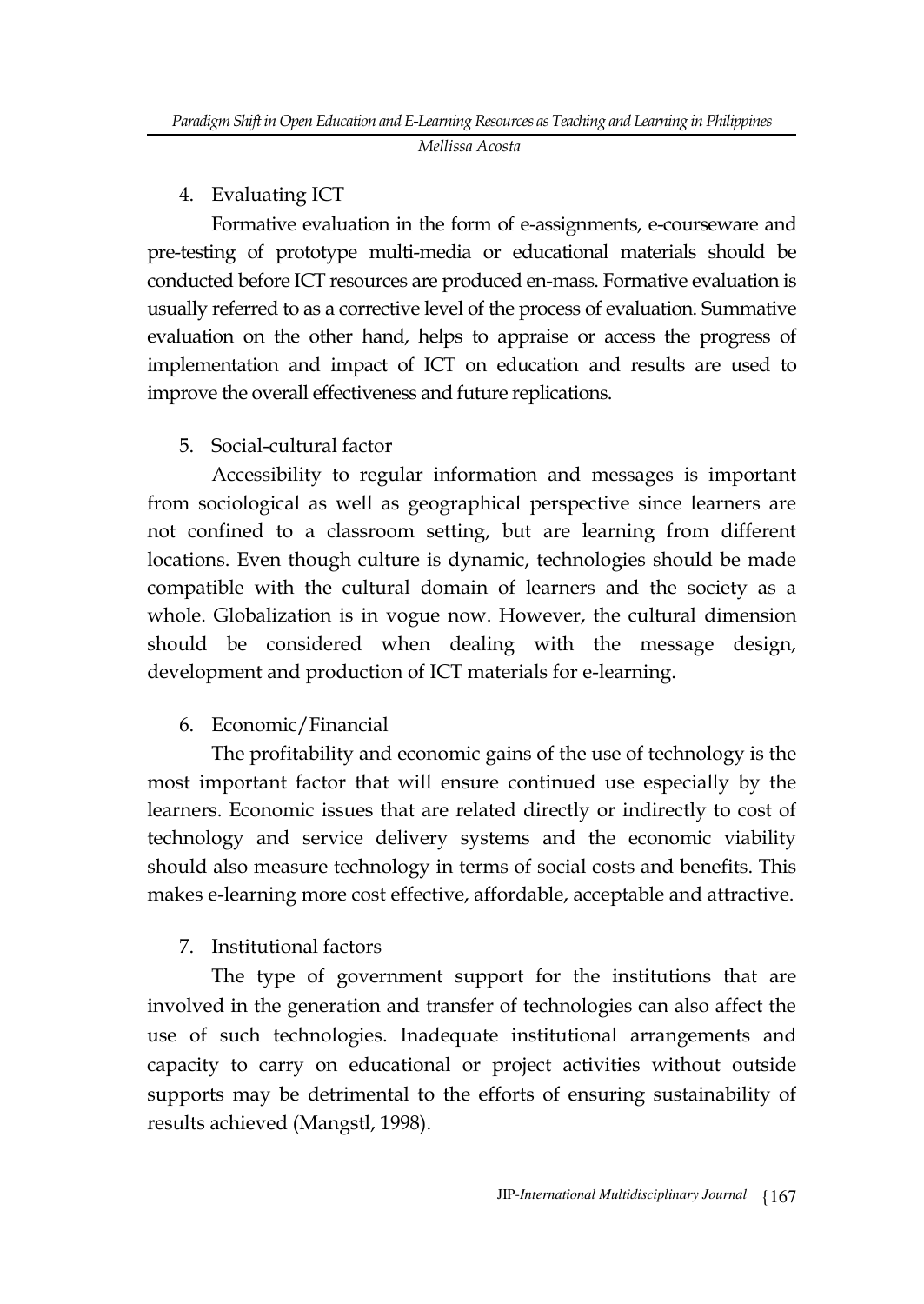#### **E. ICT and e-Learning education in Philippines**

Information and communication technology (ICT) is the practical offshoot of Educational Technology which by definition is the study and ethical practice of facilitating learning and improving performance by creating, using and managing appropriate technological processes and resources (Januszewski & Molenda, 2008). If we marry this definition with the definition of e-learning which is the use of internet and digital technologies to create experiences that educate our fellow human beings (Horton, 2005), we will be able to create a complete and perfect approach to the art of teaching and learning at all levels of Philippines e-educational system. The main ingredients for the e-education according to Abimbade (2006) are:

- 1) IT Policy and ICT infrastructure
- 2) Trained teachers and support personnel
- 3) Appropriate computer studies curriculum
- 4) E-learning hardware and software protocols

The major objectives of the e-education or e-learning in Philippines are to:

- 1) Enhance access to quality education through e-education/elearning
- 2) Improve the education delivery system
- 3) Ensure optimal utilization of existing ICT resources
- 4) Ensure a globally competitive education system
- 5) Reduce/eliminate social vices

From the foregoing, one can conclude that ICT is e-learning and elearning is ICT. E-learning in particular cannot exist without ICT except by print technology only which may not exhibit the needed interactive mode provided by ICT. ICT is an essential delivery source of educational resources globally. It is a means of transferring, storing, retrieving and sharing information and resources world-wide.

Unfortunately, despite the advantages of ICT being enjoyed by the developed countries, the developing countries are still lagging behind in the development and utilization of ICT in education. According to research, at least 300,000 new users in the United States of America get connected to the Internet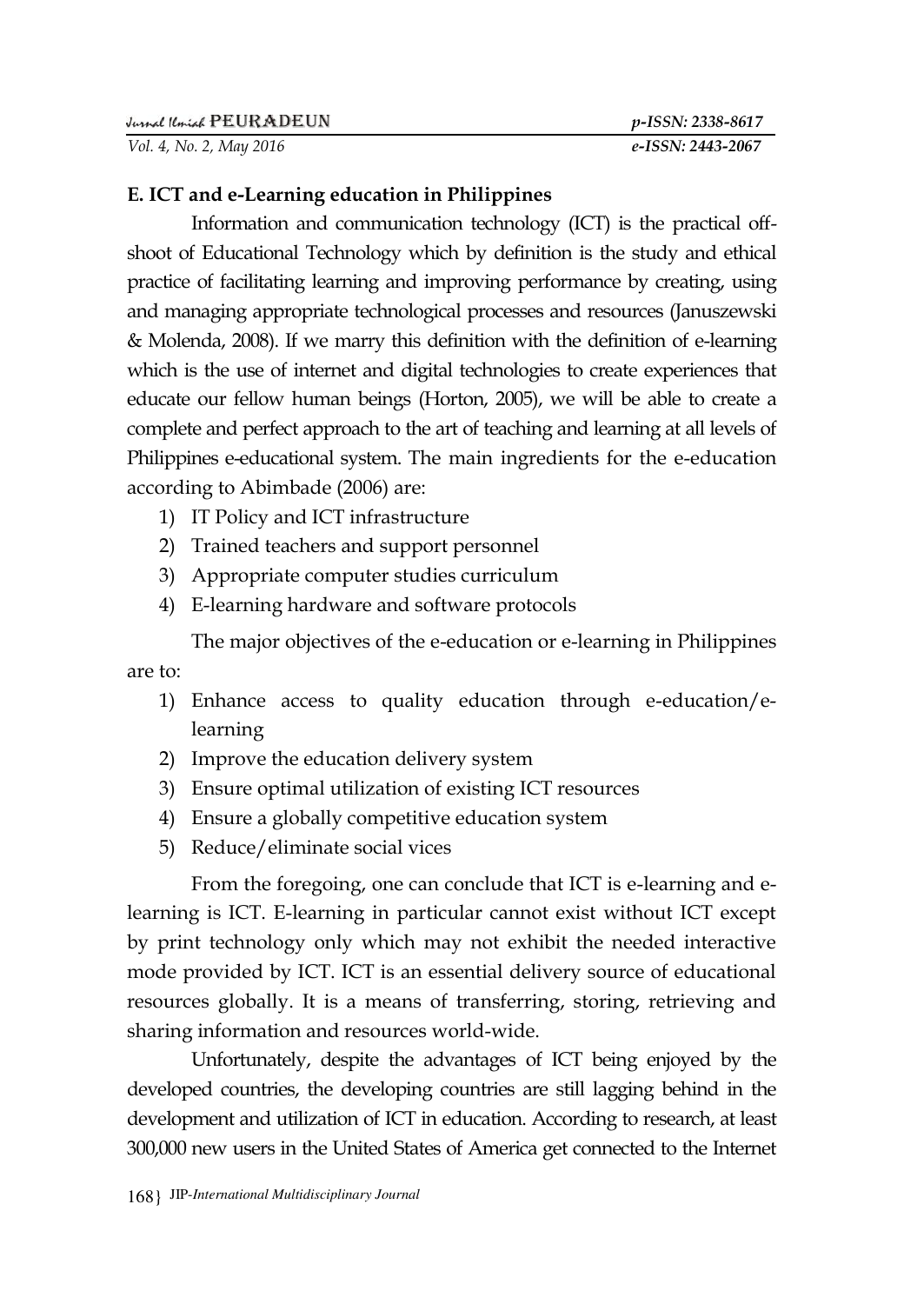daily (Awake, 2002). At least 80% of all employments in the U.S.A. would have been computer related. While we lack correct figures to show where Philippines stands in ICT development and implementation. No wonder e-learning in Philippines is still far behind the developed countries and other countries such as India, Turkey, Tanzania, and so on.

#### **F. Challenges to the implementation of ICT in e-learning**

Though there is the popular assumption that e-learning is still at the embryonic level of development, there is a strong indication that e-learning is no longer a new idea in principles but its implementation, application or practice is still far below expectation in most developing countries, especially Philippines. However, e-learning can be used as the main approach/strategy for disseminating instructional packages whereby learning takes place solely through electronic contacts and packages (software and hardware). Also, elearning can be used as a combined strategy in which case learning is presented electronically as well as with the conventional face-to-face mode of teaching.

The full implementation and practice of ICT for e-learning in Philippines are plagued with several challenges that are too numerous to mention here. However, we shall try to highlight the challenges from two major categories of perspectives that is; from the Government perspective and other stakeholders in the educational sector:

*Government perspectives –* The government is the most significant and influential stakeholder in education worldwide. As already indicated, both ICT and e-learning are not new to Philippines or the developing countries, but the main issue is the inability of the governments to implement or cause the implementation of the policies made with regards to ICT and e-learning. Policies and initiatives taken in most cases never saw the light of the day. Even where it appears a particular government is doing something, lack of continuity of government policies truncates the policies. In addition, the emphasis placed on education in Philippines can be described as being "myopic" because the government makes policies based on the present situation without paying regards to the consequences for the future generations (Adegbija, 2011). There are hardly any projections for moving the educational system beyond this decade. This explains why the standard of education is stagnant or rather falling and cannot meet with the standard of the present technological pace globally.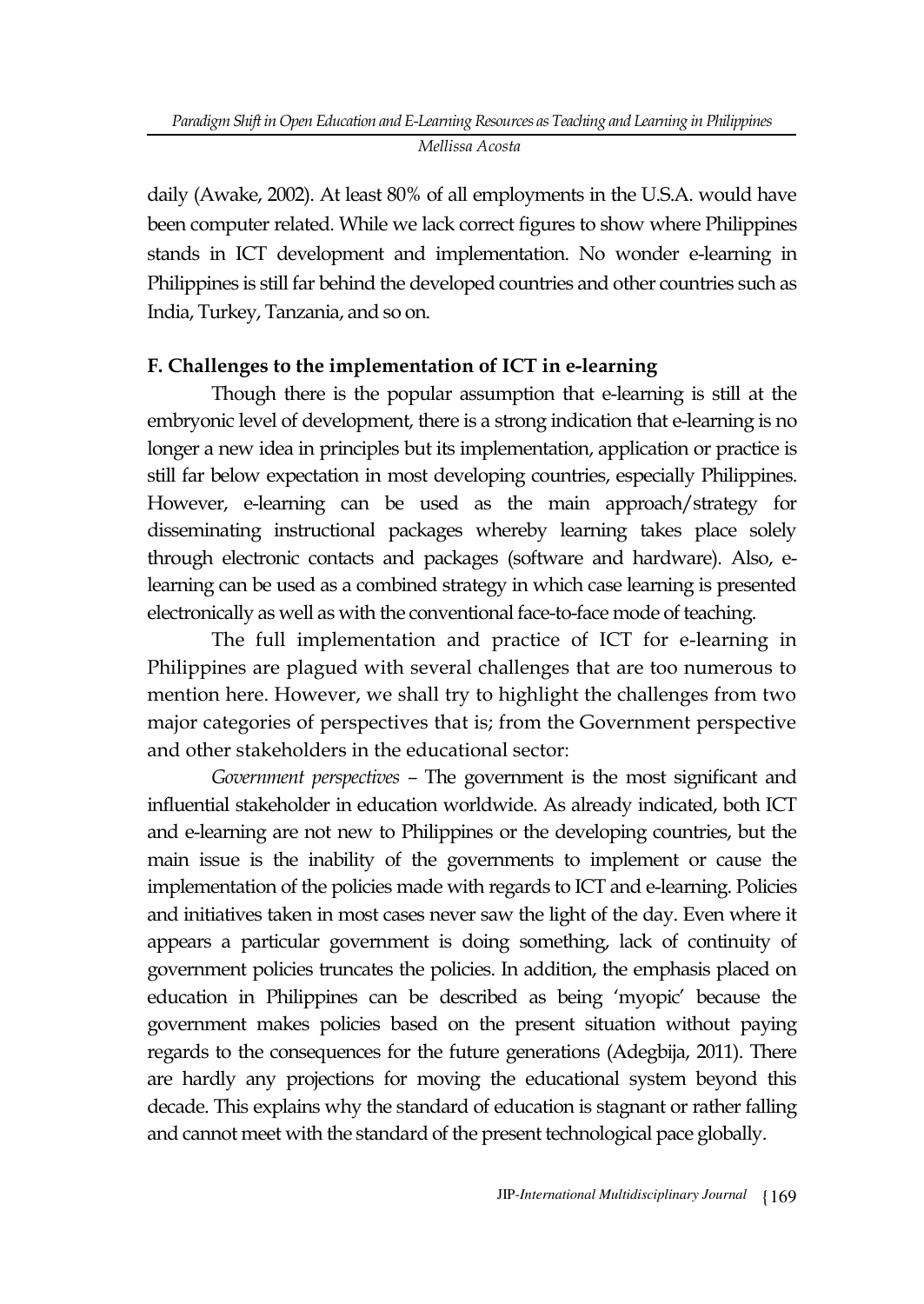*Vol. 4, No. 2, May 2016 e-ISSN: 2443-2067*

There is still a lot to be done to properly sensitize the individual stakeholders to fully grasp the importance and relevance of ICT resources in e-learning or open and distance learning systems. The involvement of the stakeholders in the design, implementation and evaluation of ICT resources used in e-learning cannot be overestimated. Stakeholders and individuals are to be involved as it is practiced in the developed countries. For example, the major custodians, producers and evaluators of ICT tools or resources are individuals or groups such as the Apple by Steve John, Microsoft by Bill Gates, Paul Allen, etc. All these made personal computers and other technologies accessible to individuals, companies, institutions and governments. These personal computers allow and provide applications through the Internet for e-education, e-learning, e-banking, e-communication, e-shopping, e-medicine, etc.

In addition, the need to raise the awareness level of the relevance of ICT resources in e-learning cannot be overemphasized (Olakulehin, 2010). A shift from looking up to high-technology as the only resource for disseminating e-learning is necessary. As Romiszowski (2010) observed, high quality of learning may not necessarily correlate closely with high technology. Simple, day to day technologies which Osuyi (2006) referred to as m-learning, that is, mobile technologies should also be employed in learning and teaching. These mobile technologies include – mobile phones, handhold computers, tablet computers, PDAs, Smart phones, laptops, electronic papers, MP players, personal response systems, USD sticks, digital voice recorders, digital camcorders, portable DVD player. According to the observation of Romiszowski (2010), excessive emphasis on technology as the solution on "E" in e-learning especially in the Philippines environment where technological expertise or manipulation is not good enough, may be a part of the problem in the developing countries. He opined that the reuse of e-learning objects facilitated by poor standards may promote the easy replication of past instructional design blunders and may contribute to a general lowing of educational quality.

Also, the teachers and students who are the main consumers of ICT resources in the educational system need to be more computer literate in order to sustain and encourage the current zeal or paradigm shift and because there is no short cut to implementing ICT in e-learning education as a whole.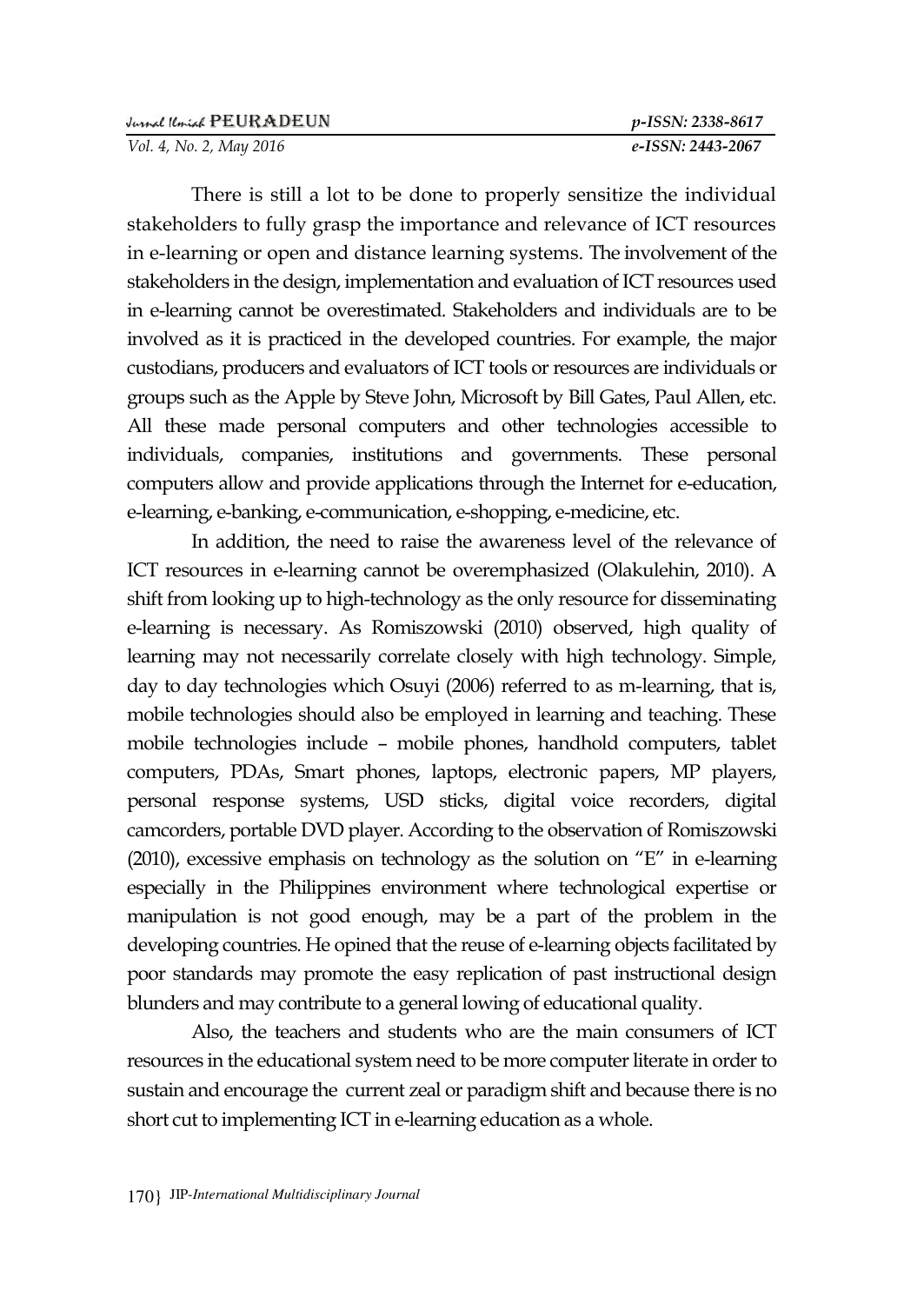*Mellissa Acosta* 

#### **G. Conclusion**

General acceptance of the new move or model in global technological education, government policies and massive enrollment for e-education and elearning by the learners, the attitudes of all concerned in the design and full implementation of ICT and e-learning policies in education should be sustained. Resistance to change is a factor which prevents the full implementation of ICT in the classroom and this type of resistance can also affect users of e-learning or e-education resources. Some of the students and even the teachers or facilitators may still prefer the print materials which may limit their knowledge, effectiveness and resourcefulness with time.

Information and communication technology (ICT) is said to have progressively repositioned the way knowledge and information are directed towards achieving educational goals through the operations of open and distance education, e-education, e-learning, m-learning, and so on. By definitions and practice, ICT and e-learning are inseparable but dependent on each other for effective learning. There are challenges militating against the full implementation of ICT in e-learning education and these were discussed from the perspectives of the government and other stakeholders in the Philippinesn educational system.

## **Bibliography**

- Abimbade, Alade (2006). ICT in education: teacher preparation and quality assurance in Africa. *Journal of e-Learning (JOEL),* 2(1), 118.
- Awake (2002). *The technology behind globalization.* 22, 5.
- Clark, R. E. (1983). Reconsidering research on learning from media. *Review of Education Research,* 43 (4), 445-459.
- Clark, R. E. (1985). Absolutes and angst educational technology research: A reply to Don Cunningham*. Educational Communication and Technology Journal,* 34 (1) 8-10.
- Da"Antoni, S. (2007). Open educational resources: the way forward. *Deliberations of an International Community of Interest.* Paris: UNESCO-IIEP.
- Geith, C. Vignare, (2008). Access to education with online learning and open educational resources: can they close the gap? *Journal of Asynchronous Learning Networks,* 12 (1).